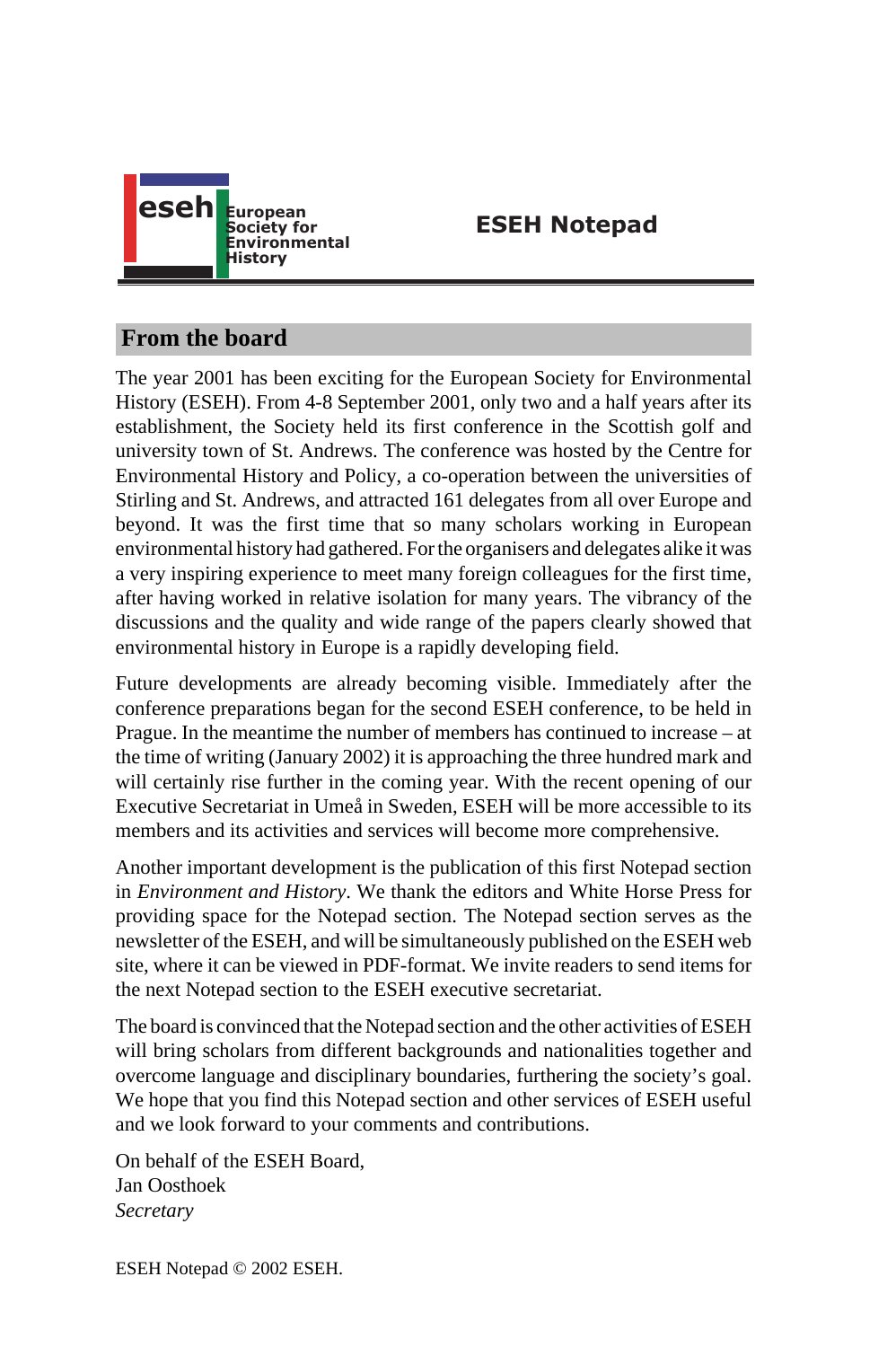#### **Executive secretariat**

In January 2002 an ESEH executive secretariat was established at the University of Umeå in Sweden. The Secretariat has been made possible through the effort of Sverker Sörlin, Vice-President of the Society, who secured Swedish funds to employ a part-time executive secretary. Sofia Åkerberg, who just finished her PhD in environmental history at Umeå, took up this post with much enthusiasm and will run the secretariat during 2002. The secretariat will be funded for one year with a [possible extension for 2003.](mailto:sofia.akerberg@histstud.umu.se)

The task of the executive secretary is to support the ESEH board in their work. All inquiries and contributions should be sent to her:

ESEH secretariat Sofia Åkerberg Dept of Historical Studies Umeå University SE-901 87 Umeå Sweden *Phone:* +46-90-786 98 05 *Fax:* +46-90 786 76 67 *E-Mail:* sofia.akerberg@histstud.umu.se

#### **Communication**

ESEH is still young, and communication lines between our Regional Representatives, the Executive Secretary and other board members still need to be developed. As a rule of thumb, we ask you to send bibliographical information or material of international interest for the web site to Sofia with a copy to your regional representative. Non-English material of primarily regional interest should be sent to your regional representative, who will distribute your information in her or his network, with a copy to Sofia. Below you will find a list with contact details of the regional representatives.

#### **Membership**

ESEH invites scholars and scientists working in the field of environmental history to join the society as members. You can register by filling out the registration form on our web site or by contacting the executive secretariat. Membership will enable you to receive all information and is provided at a very moderate fee, which will only be collected in 2003. Substantial discounts for conference fees and journal subscriptions are under negotiation. The membership fee is 20 Euro per year; students and unwaged pay a reduced fee of 10 Euro. To minimise transaction costs, collection of membership fees will take place in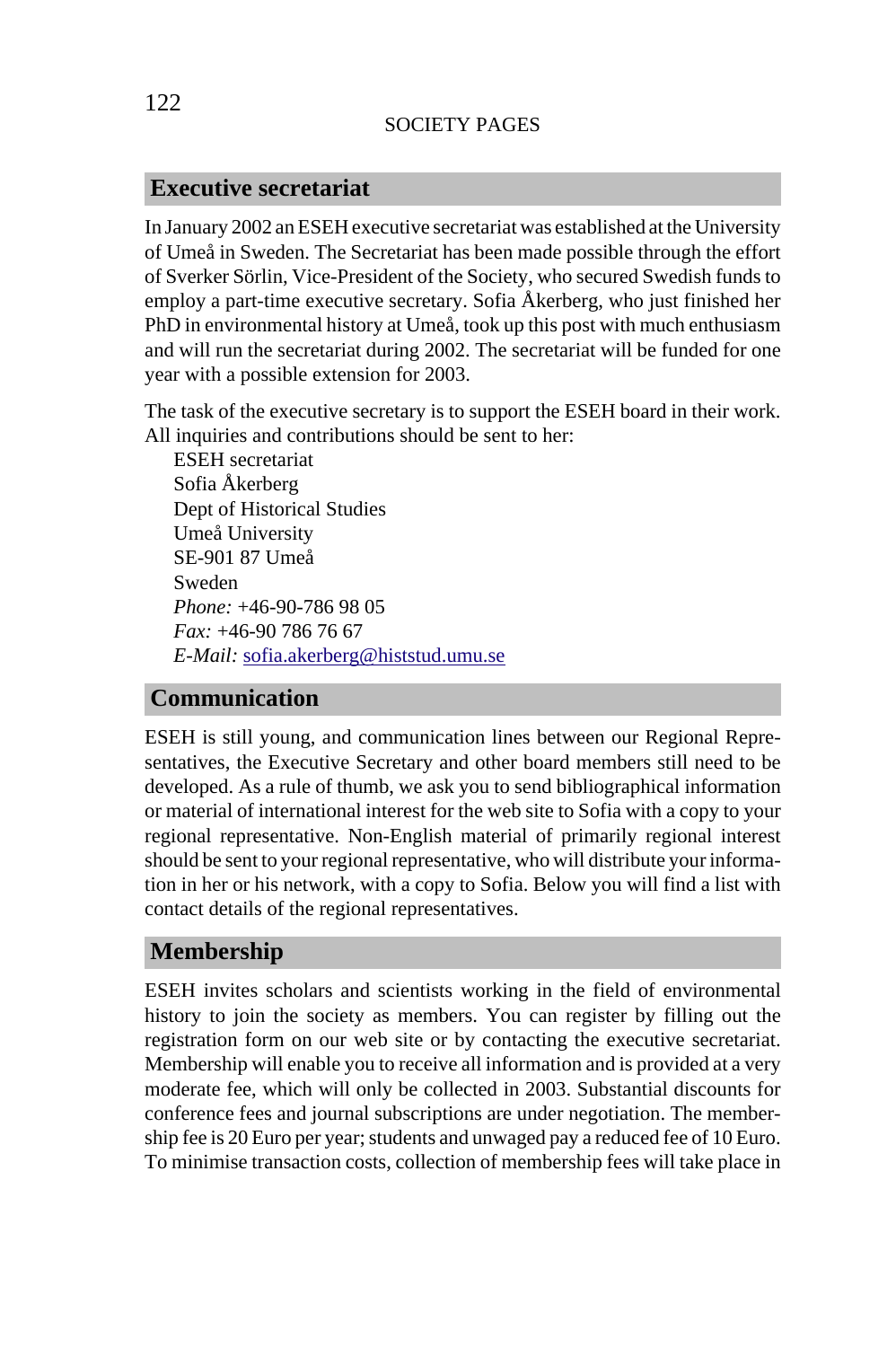conjunction with our biennial conferences. For those who cannot attend, other arrangements will be made in due course.

Another benefit of ESEH membership is access on-line to the articles in this journal at http://www.ingenta.com/journals/browse/whp/eh. Four times per year you will receive an e-mail giving you the contents list and a password that gives you access to the current issue.

# **Regional Board Members**

| <b>Benelux</b>                                          | <b>Myriam Daru.</b><br>The Netherland               | Winselerhof 56, NL-5625 Eindhoven, The Netherlands,<br>phone +31-40-2423814, fax +31-40-2480794, e-mail<br>daru@iplanet.nl                                                                           |
|---------------------------------------------------------|-----------------------------------------------------|------------------------------------------------------------------------------------------------------------------------------------------------------------------------------------------------------|
| <b>British Isles</b>                                    | Fiona Watson,<br>Scotland, UK                       | Centre for Environmental History and Policy, University<br>of Stirling, Stirling FK9 4LA, UK, tel. +44 1786 467588<br>fax +44 1786 466251 e-mail: f.j.watson@stir.ac.uk                              |
| Czechia &<br>Slovakia                                   | Leos Jelecek,<br>Czechia                            | Charles University, Dept. of Social Geography and<br>Regional Development, Albertov 6, 128 43 Praha 2,<br>Czechia; Phone: +420-2-21953310; Fax: +420-2-<br>24919778; e-mail: jelecek@natur.cuni.cz   |
| Francophone<br>Countries                                | Geneviè ve Massard-<br><b>Guildbaud</b> .<br>France | Univ. Blaise-Pascal, Dept. d' Histoire, 29 boulevard<br>Gergovia, F-63037 Clermont-Ferrand Cedex 1, France,<br>tel. +33 4 7325 1883; e-mail:<br>massard.guilbaud@wanadoo.fr                          |
| Germanophone<br>Countries                               | <b>Andreas Dix.</b><br>Germany                      | Seminar fuer Historische Geographie der Universitaet<br>Bonn, Konviktstrasse 11, D-53113 Bonn, Germany, tel.<br>+49/0 -228-73-5871 fax +49/0 -228-73-7650, e-mail:<br>$a$ .dix@uni-bonn.de           |
| Hungary                                                 | Lajos Racz,<br>Hungary                              | Szeged University Alliance, Juhasz Gyula College, H-<br>6725 Szeged, Hattyas sor 10, Hungary, tel.: +36-62/456-<br>090, e-mail: raczl@jgytf.u-szeged.hu                                              |
| Iberian Peninsula                                       | <b>Mariano</b><br><b>Barriendos.</b><br>Spain       | Astronomy and Meteorology Department, University of<br>Barcelona, Diagonal Av. 647 E-08028 Barcelona Spain;<br>e-mail: mbarri@eresmas.net                                                            |
| Italy                                                   | Marco Armiero,<br>Italy                             | Isem CNR, Via Pietro Castellino 111, 80131 Napoli<br>Italy; Tel: 39 81 5584843; Fax: 39 81 5584843; 39 81<br>5799467; e-mail: marmiero@hotmail.com                                                   |
| Nordic Countries                                        | Eva Jakobsson,<br>Norway                            | RF - Rogaland Research, Postboks 8046, N-4068<br>Stavanger; Tel.: +47- 51 87 51 78, Company: +47- 51<br>87 50 00, Fax: +47- 51 87 52 00, E-mail:<br>eva.jakobsson@rf.no                              |
| Russia &<br>additional<br>Eastern European<br>Countries | Alexei Karimov.<br>Russia                           | Dept. of History of Earth Sciences, Inst. for History of<br>Science and Technology, Russian Academy of Sciences,<br>Russia; phone: +7-095-9210579, fax +095-9259911; e-<br>mail: krm@history.ihst.ru |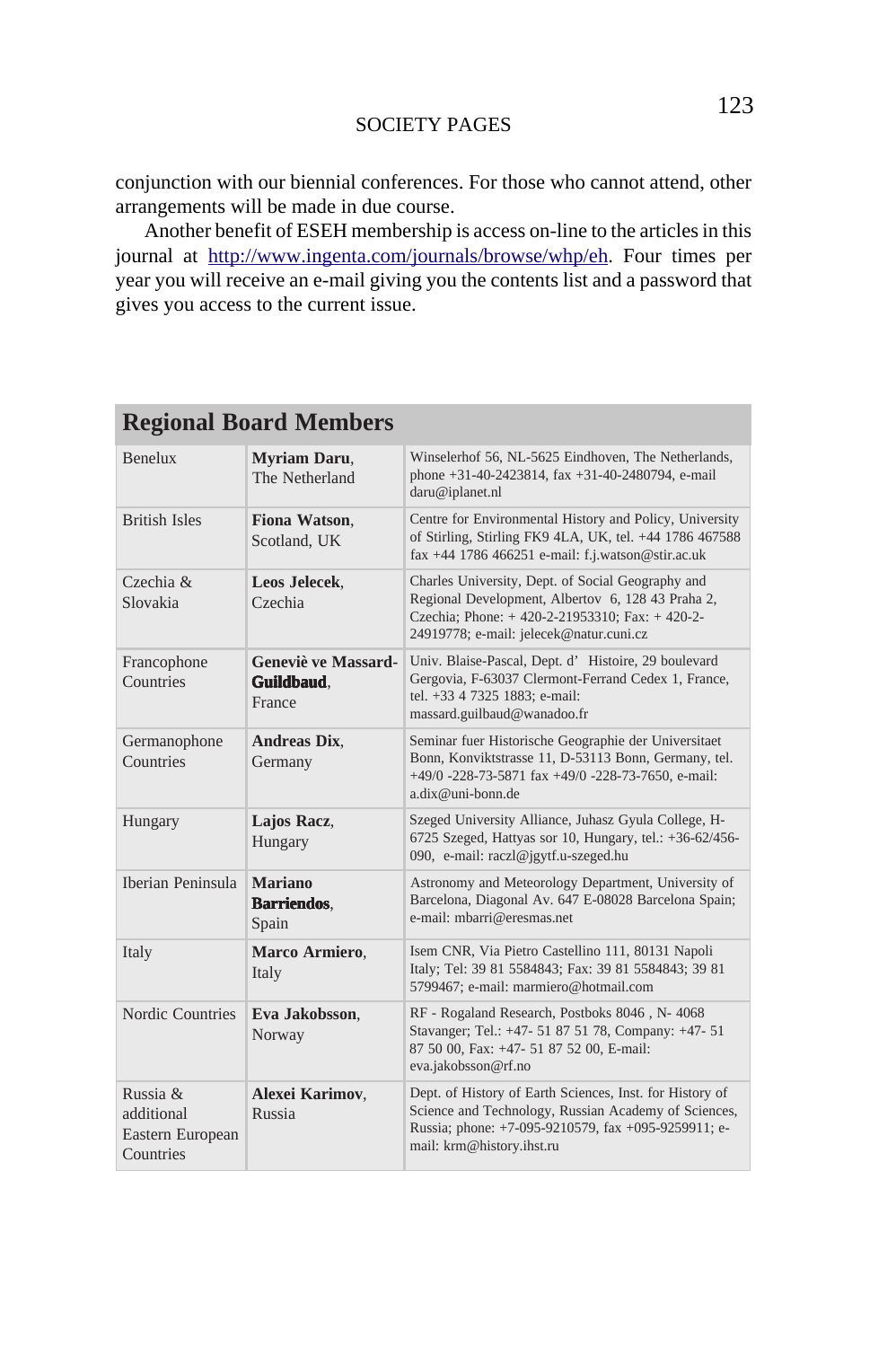## **ESEH Conference 2003: 'Dealing with Diversity'**

The second international conference of the European Society for Environmental History will take place at Charles University in Prague from 3 to 6 September 2003. The host institution will be Department of Social Geography and Regional Development, Faculty of Science, Charles University (the [oldest university in](http://www.natur.cuni.cz/ICESEH2003) [Central Europ](http://www.natur.cuni.cz/ICESEH2003)e, founded in 1348). In the Czech Republic this department is a leading centre for research and teaching of historical land use, historical geography and, last but not least, environmental history.

Submissions for e[ntire sessions of three](http://www.eseh.org) papers are encouraged, but single papers and in particular posters will also be considered. In addition to faculty members, we invite graduate and postgraduate students to submit proposals. A limited number of bursaries for students, especially from post-communist countries, will be available upon request.

Further details, including first Call for papers will be available from February 2002 on the Local Organising Committee web page <www.natur.cuni.cz/ ICESEH2003> or the ESEH web sit[e.](mailto:sofia.akerberg@histstud.umu.se)

#### **Web site and bibliography**

The web site at <http://www.eseh.org> is ESEH's main communication platform. The site is updated once a month and contains information about the society, calls for papers, conference announcements, a job guide and links to other relevant sites. A special feature is the searchable membership directory, which contains details about research interests and affiliation of our members. The directory is a valuable tool for finding scholars working on specific topics and we hope that this facility will stimulate further collaboration in European environmental history. If you have an item for the web site, please contact our executive secretary, Sofia Åkerberg (sofia.akerberg@histstud.umu.se)

Linked to the web site is the bibliography of European environmental history. The bibliography is a list of titles concerning European environmental history published since 1993, comprising over 1200 titles so far. By the end of February the bibliography for the year 2001 will be added to the eight previous lists. These bibliographical lists are still very incomplete and will be expanded over time but in order to do so we need help from all scholars and scientists working in the field of environmental history. If you are aware of the omission of any literature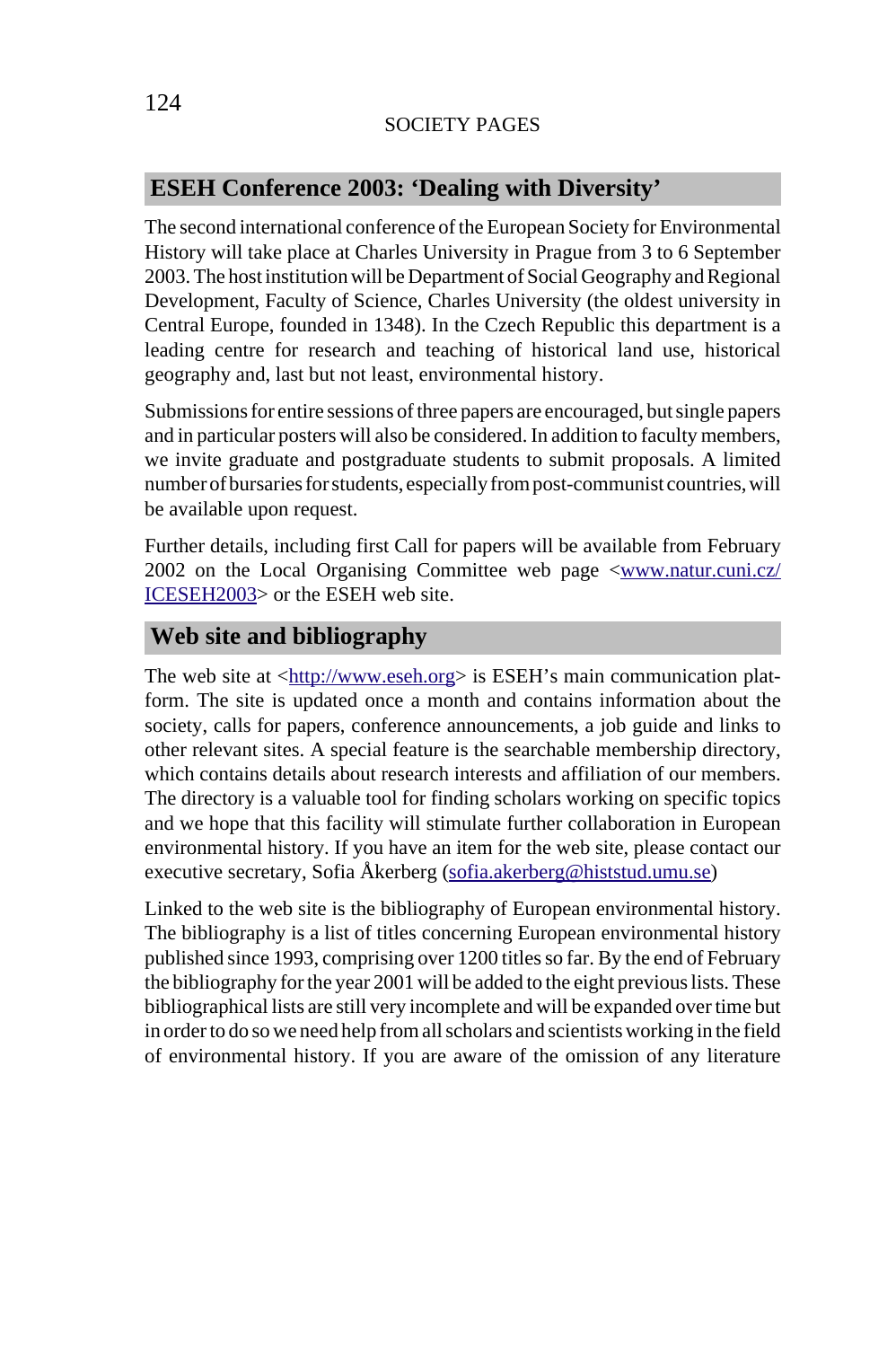published since 1993, please do send us the bibliographical data, preferably by e-mail to Sofia Åkerberg. Alternatively you can fill out the title submission form on the ESEH web site. At present the ESEH database is not searchable or annotated, but in the near future we hope to develop it further by linking the European bibliography with that of the American Forest History Society (www.lib.duke.edu/forest/biblio.html).

## **Volunteers for ESEH**

ESEH is happy to announce the completion of the first ESEH volunteer project. In December Susanne Dobrovolny, a graduate student of history at Vienna University, helped to prepare the ESEH bibliography for the year 2001. Susanne is currently writing a thesis dealing with environmental problems in 19th century London, focusing on river pollution. She contacted the ESEH in October, offering to work as a volunteer for the Society during November. Susanne has done fine work by putting hundreds of titles into the bibliographical database. We would like to thank Susanne for her hard and excellent work, which was of great help in preparing the bibliography for 2001. The board welcomes volunteers to help with the bibliography or other community services. Please contact our executive secretary Sofia Åkerberg (sofia.akerberg@histstud.umu.se)

#### **H-Environment discussion list**

Since mid-2000 ESEH has been involved in the H-Environment discussion list, which is part of H-net. H-environment is an e-mail based communication medium. Perhaps the best way to understand the value of the H-environment List [is to engage in it. The forum is the place to ge](http://www2.h-net.msu.edu/lists/subscribe.cgi)t more involved in the field of environmental history and as a subscriber to the list you feel truly part of an international community of scholars. Many of the leading scholars in the field participate in the discussions here.

Instead of searching for information about upcoming conferences or keeping track through journals of developments within the field of environmental history, information and discussions arrive daily in your mailbox. The list is more interactive and faster than any other means of communication within the academic and research world!

To subscribe to the list visit the subscription page on the H-net web site at http://www2.h-net.msu.edu/lists/subscribe.cgi.